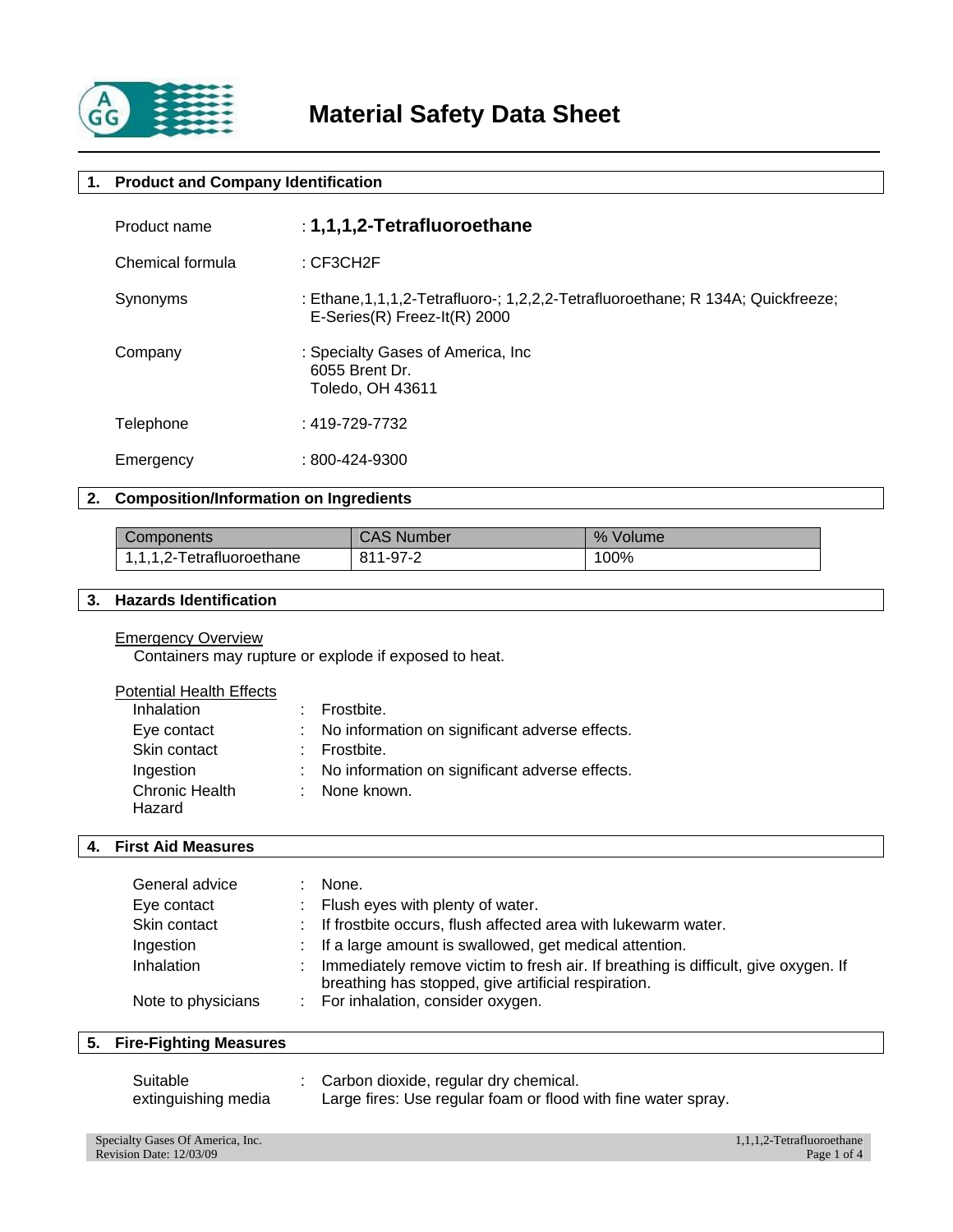| Specific hazards | Negligible fire hazard. Containers may rupture or explode if exposed to heat.                                                                                                                                                                                                                                                                                                                                                                                                                                                                                                                                                                                                                                                                                                                                        |
|------------------|----------------------------------------------------------------------------------------------------------------------------------------------------------------------------------------------------------------------------------------------------------------------------------------------------------------------------------------------------------------------------------------------------------------------------------------------------------------------------------------------------------------------------------------------------------------------------------------------------------------------------------------------------------------------------------------------------------------------------------------------------------------------------------------------------------------------|
| Fire fighting    | Move container from fire area if it can be done without risk. Cool containers with<br>water spray until well after the fire is out. Stay away from the ends of tanks.<br>Withdraw immediately in case of rising sound from venting safety device or any<br>discoloration of tanks due to fire. For tank, rail car or tank truck: Evacuation<br>radius: 800 meters (1/2 mile). Use extinguishing agents appropriate for<br>surrounding fire. Cool containers with water spray until well after the fire is out.<br>Apply water from a protected location or from a safe distance. Do not get water<br>directly on material. Reduce vapors with water spray. Avoid inhalation of<br>material or combustion by-products. Stay upwind and keep out of low areas.<br>Consider downwind evacuation if material is leaking. |

# **6. Accidental Release Measures**

| Occupational      | Stop leak if possible without personal risk. Keep unnecessary people away. |
|-------------------|----------------------------------------------------------------------------|
| spill/release     | Isolate hazard area and deny entry. Stay upwind and keep out of low areas. |
| Additional advice | : None.                                                                    |

### **7. Handling and Storage**

#### Handling

Secure cylinder when using to protect from falling. Use suitable hand truck to move cylinders.

#### **Storage**

Store in accordance with all current regulations and standards. Subject to storage regulation: U.S. OSHA 29 CFR 1910.101. Keep separated from incompatible substances. Avoid contact with light. Store below 49°C. Do not puncture or burn containers, even when empty. Shelf life is 1 year.

### **8. Exposure Controls / Personal Protection**

Exposure limits 1000 ppm TWA

#### Engineering measures/Ventilation

Provide local exhaust ventilation system. Ventilation equipment should be explosion-resistant if explosive concentrations of material are present. Ensure compliance with applicable exposure limits.

#### Personal protective equipment

| Respiratory<br>protection | : Under conditions of frequent use or heavy exposure, respiratory protection may<br>be needed. Respiratory protection is ranked in order from minimum to<br>maximum. Consider warning properties before use.                                                                                                                                    |
|---------------------------|-------------------------------------------------------------------------------------------------------------------------------------------------------------------------------------------------------------------------------------------------------------------------------------------------------------------------------------------------|
|                           | Any supplied-air respirator with a full-facepiece that is operated in a pressure-<br>demand or other positive-pressure mode.                                                                                                                                                                                                                    |
|                           | Any self-contained breathing apparatus that has a full facepiece and is operated<br>in a pressure-demand or other positive-pressure mode.                                                                                                                                                                                                       |
|                           | For unknown concentrations or immediately dangerous to life or health – Any<br>supplied-air respirator with a full facepiece that is operated in a pressure-<br>demand or other positive-pressure mode in combination with an auxiliary self-<br>contained breathing apparatus operated in pressure-demand or other positive-<br>pressure mode. |
| Hand protection           | Any self-contained breathing apparatus that has a full facepiece and is operated<br>in a pressure-demand or other positive-pressure mode.<br>Wear insulated gloves.                                                                                                                                                                             |
| Eye protection            | For the gas: Eye protection is not required, but recommended. For the liquid:<br>Wear splash resistant safety goggles. Contact lenses should not be worn.<br>Provide an emergency eye wash fountain and quick drench shower in the                                                                                                              |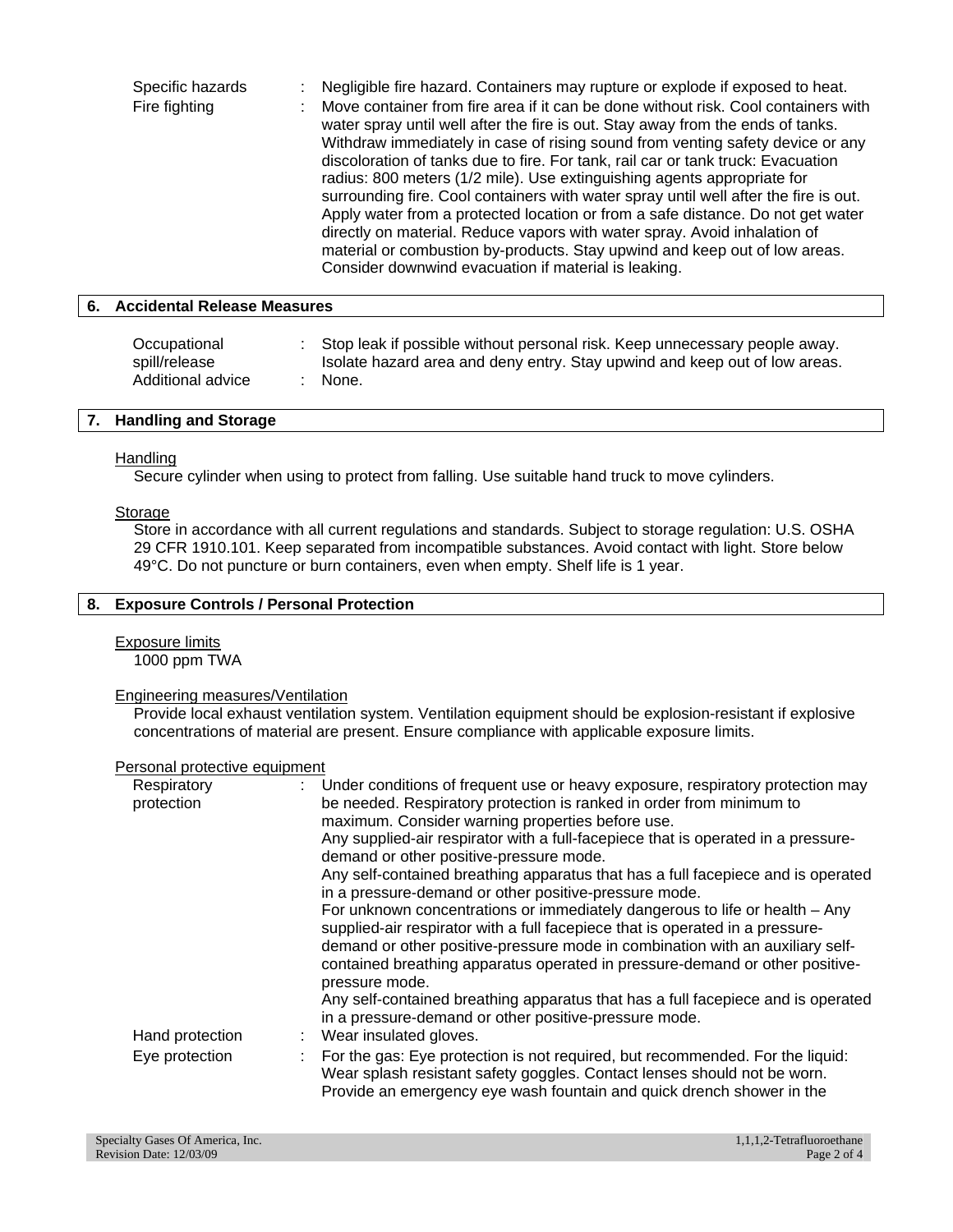immediate work area.

| Skin and body | Wear appropriate chemical resistant clothing. |
|---------------|-----------------------------------------------|
| protection    |                                               |

### **9. Physical and Chemical Properties**

| Form             | Gas.               |
|------------------|--------------------|
| Color            | Colorless.         |
| Odor             | Sweet odor.        |
| Vapor pressure   | 4963 mmHg @ 25°C   |
| Vapor density    | : $3.18$ (air = 1) |
| Boiling point    | -27°C              |
| Melting point    | Not available      |
| Water solubility | $0.15\%$ @ 25°C    |
| Specific gravity | Not available      |

# **10. Stability and Reactivity**

| Stability<br>Conditions to avoid       | Stable under normal conditions.<br>: Protect from physical damage and heat. Containers may rupture or explode if |
|----------------------------------------|------------------------------------------------------------------------------------------------------------------|
|                                        | exposed to heat.                                                                                                 |
| Materials to avoid                     | : Metals, oxidizing materials.                                                                                   |
| Hazardous<br>decomposition<br>products | : Thermal decomposition products: halogenated compounds, oxides of carbon.                                       |

#### **11. Toxicological Information**

The components of this material have been reviewed in various sources and the following endpoints are published:

1,1,1,2- TETRAFLUOROETHANE (811-97-2)

: Inhalation LC50 Rat: 1500 g/m3/4H

#### Component Carcinogenicity

None of this product's components are listed by ACGIH, IARC, NTP, OSHA or DFG.

Medical Conditions Aggravated by Exposure

Heart or cardiovascular disorders, heart problems, immune system disorders or allergies, respiratory disorders, skin disorders and allergies.

#### Additional Data

Stimulants such as epinephrine may induce ventricular fibrillation.

### **12. Ecological Information**

No LOLI ecotoxicity data are available for this product's components.

### **13. Disposal Considerations**

| Waste from residues<br>unused products | : Dispose in accordance with all applicable regulations. |
|----------------------------------------|----------------------------------------------------------|
| Contaminated<br>packaging              | $\therefore$ Return cylinder to supplier.                |